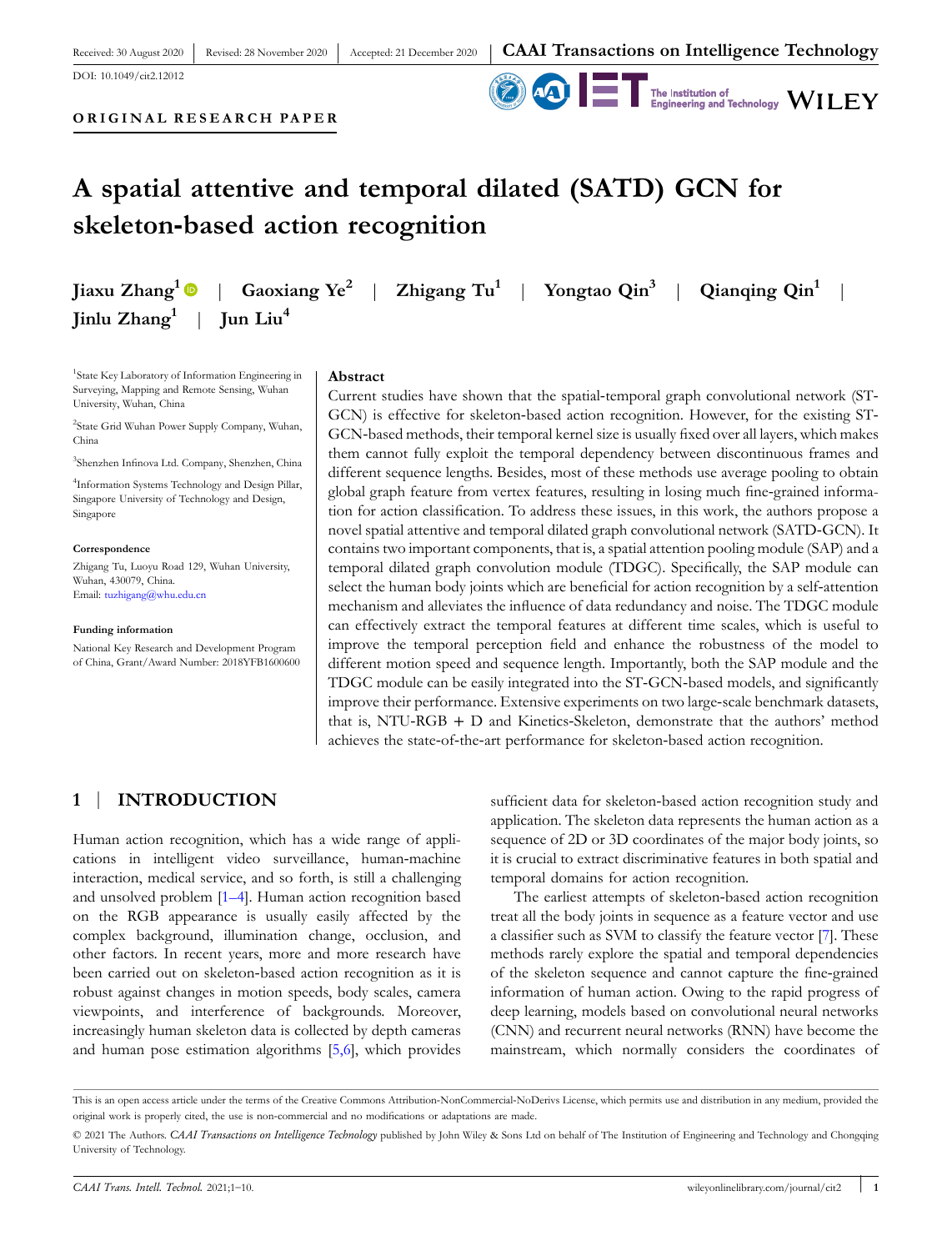human joints as pseudo-images or vector sequences [[8–11\]](#page-8-0). Although these methods have the ability to exploit spatial‐ temporal information, they are only suitable for dealing with the regular data in Euclidean space and are not suitable for handling the graph data in non-Euclidean space. The skeleton is naturally structured as a graph in a non‐Euclidean space with the characteristic that the joints as vertexes and their natural connections as edges.

To better leverage the data in the non‐Euclidean space, some works process data directly on the graph structure [\[12,13](#page-8-0)]. Yan et al. firstly applied the graph convolutional network (GCN) to model the skeleton‐based action recogni-tion [\[14\]](#page-8-0). They proposed a spatial-temporal graph convolutional network (ST‐GCN), which constructs a spatial graph based on the natural connections of joints in the human body and adds the temporal edges between corresponding joints in consecutive frames. ST‐GCN can aggregate the information of graph vertexes in both spatial and temporal domains to obtain a discriminative feature representation of vertexes, and then uses an average pooling layer on both spatial and temporal domains to get the feature of spatial‐temporal graph for action classification. Based on the ST‐GCN, many variants were explored [\[17,29,31\]](#page-8-0), which typically introduce some incremental modules, for example the adaptive adjacency matrix [\[17\]](#page-8-0), the actional-structural module [\[29\]](#page-9-0), and the variable temporal module [\[31\]](#page-9-0), to enhance the network capacity. However, there are two drawbacks of the ST‐GCN based methods: (1) they only consider the temporal dependency between adjacent frames on the time sequence, causing them cannot fully exploit the temporal dependency between frames in a multi‐scale time span. Besides, the pose variation between adjacent frames is small, which usually cannot reflect the motion information of human action. (2) ST‐GCN‐based methods simply use average pooling to obtain the global graph feature representation from vertex feature representations, without paying attention to key joints and key frames in the skeleton sequence, thus losing a lot of fine-grained information for action classification. For example, we should pay more attention to the long‐term variations of the human hands and upper limbs for the actions 'reading' and 'writing'. Because in the process of reading or writing, the human body is mainly moving with its upper limbs in a slow speed. In contrast, for 'running' and 'hopping', we should pay more attention to the instantaneous movement of human lower limbs. In other words, for different actions, different parts of the human body have different degrees of importance, and their movement speed is also very different. Therefore, how to fully exploit the attentive multi‐scale spatial‐temporal dependency of human body joints is one of the crucial problems in skeleton‐based action recognition.

To address this issue, a novel spatial attentive and temporal dilated graph convolutional network (SATD‐GCN) is proposed in this work. Specifically, in the spatial domain, we propose a spatial attention pooling (SAP) module, which uses the self‐attention mechanism to pick important vertexes and remove unimportant vertexes in the graph. In this way, it carries out a spatial attention pooling in the process of spatial graph convolution, which avoids the loss of fine‐gained information and reduces the impact of noise caused by the average pooling. It should be noted that although unimportant vertexes are removed, their useful information is preserved. Because before pooling, their useful features have been aggregated on other vertexes by the spatial graph convolution. In the temporal domain, to give the network multi-scale temporal perception field, we propose a temporal dilated graph convolution (TDGC) module. Similar to the dilated convolution, TDGC extracts the non‐adjacent graph sequence with a multi‐scale interval to expand the temporal receptive field. Both the SAP module and the TDGC module can be easily embedded into the spatial-temporal graph convolution networks, and significantly improves the performance (see Section [5](#page-5-0)). Although the latest research on skeleton-based action recognition also uses a spatial‐temporal attention mechanism to refine the extracted features [[15,16\]](#page-8-0), in contrast, the purposed SAP module can not only refine features but also reduce the number of graph vertexes properly and alleviate the influence of data redundancy and noise. Moreover, following the work of 2s‐AGCN [\[17\]](#page-8-0), we also use the length and direction of bones as the second‐order information to construct a two‐stream (i.e. joint stream and bone stream) SATD‐GCN to boost the accuracy.

The main contribution of this work lies in three folds:

- � A spatial attention pooling module is designed to adaptively capture important vertexes and remove unimportant vertexes in the graph, which is effective to reduce the number of graph vertexes and enhance the extraction of discriminative vertex features.
- � A temporal dilated graph convolution module is exploited to expand the receptive field of temporal graph convolution, which can adapt to different speed of joint movement in different actions and learn temporal features from subtle motion to large‐scale motion hierarchically.
- A two-stream spatial attentive and temporal dilated graph convolutional network is constructed by combining the SAP module and the TDGC module, which outperforms the state-of-the-art skeleton-based action recognition methods.

#### **2** | **RELATED WORK**

#### **2.1** | **Skeleton‐based action recognition**

Conventional skeleton‐based action recognition methods usually extracted handcrafted features, that is, relative positions of joints [\[7\]](#page-8-0) or rotations, translations between body parts [\[18\]](#page-8-0), etc., to represent human motion. However, these methods cannot effectively extract the spatial‐temporal correlation of skeleton sequence in a wide range, thus the performance of these handcrafted‐feature‐based methods is unsatisfied. With the collection of skeleton data becomes easy and the development of deep learning technology, using the deep networks for data‐driven feature learning has become the mainstream for skeleton-based action recognition. Shahroudy et al. [\[19\]](#page-8-0) treat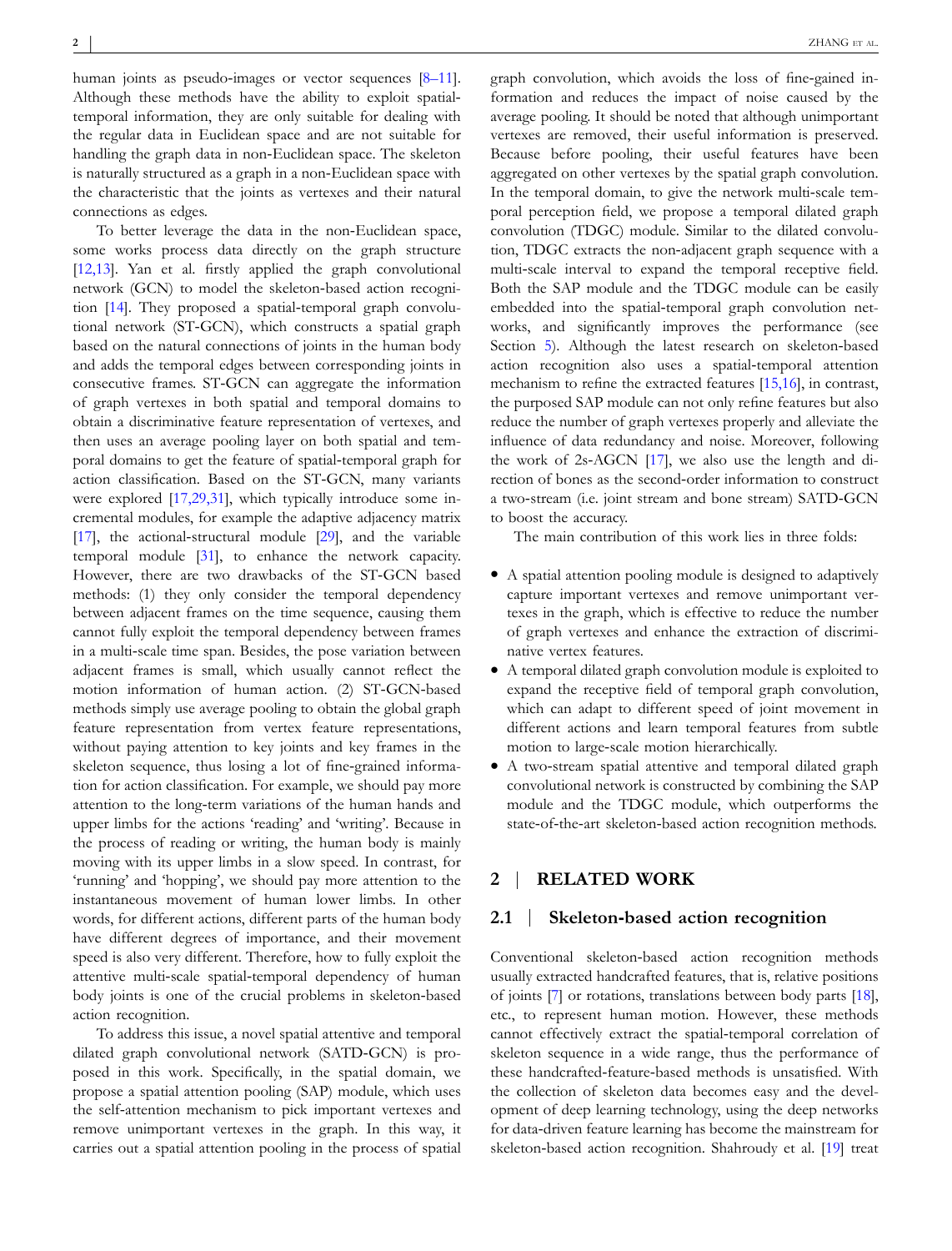3D coordinates of all joints of the human body in time sequence as a vector sequence and then use RNN to extract the temporal information. Similar to [\[19\]](#page-8-0), many RNN‐based methods have been proposed and good results obtained [\[10,11,20–22](#page-8-0)]. However, in these RNN‐based methods, the graph structure of human body joints is directly regarded as vectors, leading to the spatial structure information of the human body is ignored. To solve this problem, CNN‐based methods have been studied to model the skeleton data as a pseudo‐image on the manually designed transformation rules [\[8,9,23–26\]](#page-8-0), which do not directly process the graph structure skeleton data in the non‐Euclidean space and increase a large amount of redundant computation.

Recently, GCN‐based methods promote the performance of the skeleton‐based action recognition to a higher level [\[14,17,27–31](#page-8-0)], which construct a skeleton graph whose vertices are joints and edges are bones and apply the GCN to extract correlated features. The existed GCN‐based methods can be roughly divided into two categories. The first type of approach leverages GCN to extract spatial correlation of the skeleton graph and then uses RNN to capture the temporal correlation [\[16,30](#page-8-0)]. The second type of approach uses spatial-temporal GCN to process the graph sequence directly [[14,17,29,31\]](#page-8-0), which can be well adapted to the non-Euclidean space data in time sequence and achieves the state‐of‐the‐art performance. Yan et al. [\[14\]](#page-8-0) first proposed the ST-GCN, in which each ST-GCN layer constructs the spatial characteristic with a graph convolutional operation and models the temporal dynamic with a temporal convolutional operation. Li et al. [[29](#page-9-0)] introduced an encoder‐decoder structure to capture richer joint correlations and action‐specific latent vertexes dependencies. Wen et al. [[31](#page-9-0)] explored a motif-based graph convolution to encode the hierarchical spatial structure and applied a variable temporal dense block to exploit local temporal information over different ranges of human skeleton sequences. Although these studies optimize the extraction of spatial‐temporal features of the skeleton graph sequence, the pooling method they used in both the spatial domain and the temporal domain is simple, resulting in some important features cannot be effectively retained and is vulnerable to noise. Besides, these methods do not have the multi-scale temporal perception field, therefore they are unable to deal with different length of the graph sequence and different speed of the human body movement well. Following the GCN‐based methods, our model combines the TDGC module and the SAP module proposed to extract spatial-temporal features more effectively.

#### **2.2** | **Graph convolutional network**

In the real world, many data are in the irregular non‐Euclidean space such as the molecular structure [\[32\]](#page-9-0), the transportation network [\[33\]](#page-9-0), the knowledge graph [\[46\]](#page-9-0), and the skeleton graph [\[14\]](#page-8-0). Therefore, how to improve the feature extraction ability of the deep model in the non‐Euclidean space is a pressing research topic. Scarselli et al. [\[34\]](#page-9-0) first proposed a graph neural

network (GNN) to handle the graph structure data, as GNN is a trainable model which is able to aggregate the vertex information in terms of the manually designed rules in the graph structure. Defferrard et al. [\[35\]](#page-9-0) used the Fourier transform of the graph structure data to expand the convolution operation into the non‐Euclidean space and proposed a graph convolutional network (GCN) for graph classification. Kipf et al. [[36\]](#page-9-0) applied the GCN for semi‐supervised learning and verified the validity of GCN. However, these deep learning methods operate the graph structure data in the spectral domain, so the computational speed is inefficient. Monti et al. [\[37\]](#page-9-0) modified the spectral domain GCN to construct a more effective spatial domain GCN, which directly operates on the graph vertexes and avoids the complex steps for example, the Fourier transform and the Chebyshev polynomial approximation. Our work also uses GCN to handle the skeleton‐based action recognition, and we follow the work of ST‐GCN [[14](#page-8-0)] to extract the feature of human body joints from both the spatial dimension and temporal dimension.

#### **3** | **BACKGROUND**

In this section, we introduce the basic background knowledge of this work.

#### **3.1** | **Notations**

We use  $\mathcal{G} = (\mathcal{V}, \mathcal{E})$  to represent the skeleton graph, where  $\mathcal V$  is the set of *n* body joints and  $\mathcal E$  is the set of *m* bones. We consider the adjacency matrix of the skeleton graph as  $A \in \{0,1\}^{n \times n}$ , where  $A_{i,j} = 1$  if the *i*-th and the *j*-th joints are connected and 0 otherwise. Let  $D \in \mathbb{R}^{n \times n}$  be the diagonal degree matrix, where  $D_{i,i} = \sum A_{i,j}$ . Following the work of ST*j* GCN [\[14\]](#page-8-0), we divide one root vertex and its one‐order neighbours into three sets, including (1) the root vertex itself, (2) the centripetal group, which is closer to the body barycentre than the root, and (3) the centrifugal group, which is farther away to the body barycenter than the root. In this way, A is accordingly classified to be  $A<sup>root</sup>$ , Acentripetal and  $A<sup>centrifugal</sup>$ ,

which can better express the structural information of the skeleton graph. We denote the partition group set as  $P = \{ \text{root}, \text{ centripetal}, \text{ centrifugal} \}$  and *p*∈*P*  $A^p = A$ . Let

 $\mathscr{X} \in \mathbb{R}^{n \times 3 \times T}$  be the 3D joint positions across *T* frames. Let  $X_t = \mathcal{X}_{t,t} \in \mathbb{R}^{n \times 3}$  be the 3D joint positions at the *t*-th frame, which slices the *t*-th frame in the last dimension of  $\mathcal{X}$ .  $X_t^i = \mathcal{X}_{i,:t} \in \mathbb{R}^3$  be the positions of the *i*-th joint at the *t*-th frame.

#### **3.2** | **Spatial‐temporal GCN**

ST-GCN [[14](#page-8-0)] consists of a series of ST-GCN blocks. Each block contains a spatial GCN layer followed by a temporal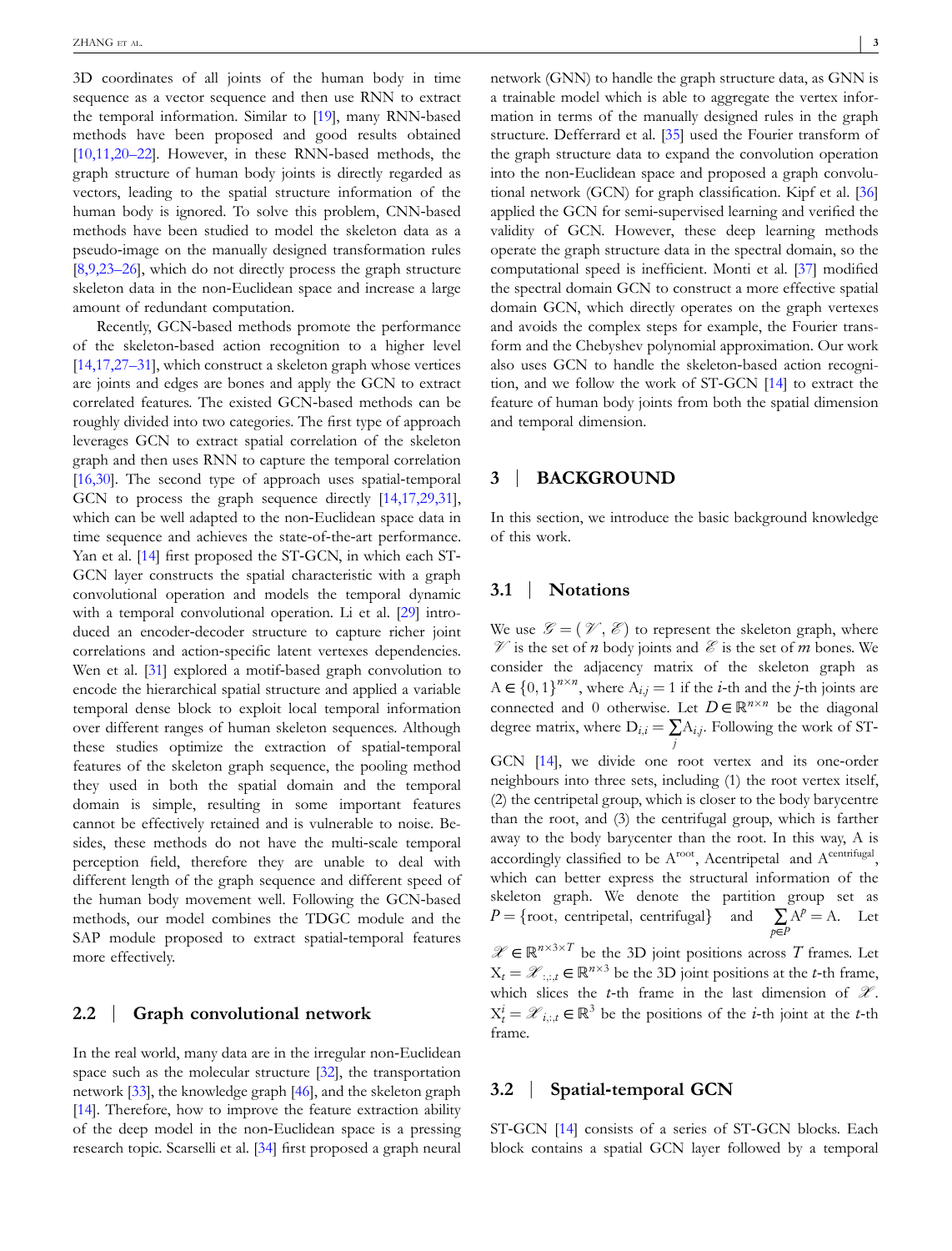<span id="page-3-0"></span>GCN layer, which can extract the spatial and temporal features alternatingly. In the spatial dimension, the convolution operation on the skeleton graph is:

$$
X_{out} = \sum_{p \in P} \widetilde{A}^p X_{in} W^p, \tag{1}
$$

where  $X_{in} \in \mathbb{R}^{n \times d_{in}}$  and  $X_{out} \in \mathbb{R}^{n \times d_{out}}$  are the input and output features of all joints in one frame respectively, and *din* and *dout* is the channel dimension of them.  $\tilde{A}^p = D^{p-\frac{1}{2}}A^p D^{p-\frac{1}{2}} \in \mathbb{R}^{n \times n}$  is the normalized adjacency matrix for each partition. W<sup>*p*</sup>  $\in \mathbb{R}^{d_{in} \times d_{out}}$  are the trainable weights for each partition in the spatial GCN. In ST‐GCN, the adjacency matrix A is manually defined according to the physical structure of human body, which cannot adaptively represent the interdependence of different parts of human body in different actions. For example, clapping hands, there is a connection between two hands, but they are not physically connected. Follow the work of 2s-AGCN [\[17\]](#page-8-0), we change Equation 1 to the following form:

$$
X_{out} = \sum_{p \in P} (\widetilde{A}^p + B^p + C^p) X_{in} W^p, \tag{2}
$$

where  $B^p \in \mathbb{R}^{n \times n}$  is a trainable adjacency matrix that can be optimized together with other parameters in the training process. There are no constraints on  $B^p$ , which means that the graph is completely learned according to the training data. C<sup>*p*</sup> is a vertex-dependent adjacency matrix which can determine whether there is a connection between two vertexes and how strong the connection is. We calculate C*<sup>p</sup>* as follows:

$$
C^{p} = \text{softmax}\left( (\mathbf{X}_{in} \mathbf{W}_{\varphi}^{p}) \left( \mathbf{W}_{\theta}^{p^{T}} \mathbf{X}_{in}^{T} \right) \right),\tag{3}
$$

where  $W_{\theta} \in \mathbb{R}^{d_{in} \times n}$  and  $W_{\varphi} \in \mathbb{R}^{d_{in} \times n}$  are the trainable parameters of the embedding functions. *sof tmax* function operates on each row of the matrix.

For the temporal dimension, since the corresponding vertexes in continuous graph frames are linear structures, it is straightforward to perform the temporal graph convolution similar to the classical convolution operation. Concretely, we perform a 2D convolution on the output feature map calculated by spatial convolution with a  $K_t \times 1$ kernel, where  $K_t$  is the kernel size of the temporal dimension.

#### **4** | **SPATIAL ATTENTIVE AND TEMPORAL DILATED GCN**

In this section, we introduce the components of our proposed spatial attentive and temporal dilated graph convolutional network (SATD‐GCN) in detail.

#### **4.1** | **Model architecture**

Our model consists of two streams, that is, a joint stream and a bone stream. The joint stream takes human body joints as graph vertexes and bones as graph edges to construct the skeleton graph sequence, and the initial feature of the vertex is its 3D coordinate corresponding to the human body joint. The bone stream takes human bones as graph vertexes and joints as graph edges, and the initial feature of the bone is the coordinate of the target joint minus the coordinate of the source joint. We define the joint, which closes to the centre of gravity of the skeleton, as the source joint; and define the joint, which is far away from the centre of gravity, as the target joint. For example, given a bone with its source joint  $v_1 = (x_1, y_1, z_1)$ and its target joint  $v_2 = (x_2, y_2, z_2)$ , the initial feature of the bone is calculated as  $v_2 - v_1 = (x_2 - x_1, y_2 - y_1, z_2 - z_1)$ . The overall architecture of the SATD‐GCN is shown in Figure [1.](#page-4-0) Given a sample, we first calculate the data of bones based on the data of joints. Then, the joint data and the bone data are fed into the joint stream and the bone stream, respectively. In the two-stream network, we first apply five ST-GCN blocks to extract low-level features of the vertexes. Then, we apply two spatial and temporal dilated graph convolution blocks (S‐TD‐GCN) with a dilation rate 1 followed by a ST‐ GCN block to extract the high-level feature of the vertexes. Next, we use two S‐TD‐GCN blocks with a dilation rate 2 followed by a spatial attention pooling block (SAP) with downsampling rate 2 to further extract high-level features and capture the important vertexes while removing the unimportant vertexes. Finally, we apply the average pooling to a few of the remaining important vertexes on both the spatial and temporal domains. The *sof tmax* scores of the two streams are combined to obtain the final score for the action label prediction.

#### **4.2** | **Temporal dilated graph convolution module**

The spatial-temporal GCN first aggregates vertex information in the spatial domain based on the spatial adjacency of the skeleton graph. With the help of multiple adaptive adjacency matrices and the vertex subset partition, ST‐GCN can adapt to different spatial correlations of human body joints. However, in the temporal domain, ST‐GCN does not have the ability to extract multi-scale correlations of non-adjacent frames. This disadvantage makes the ST‐GCN cannot adapt to various human actions which usually with different speed and time span. In order to explore the time sequence information and human motion feature more effectively, we propose a novel temporal dilated graph convolution module (TDGC module). As shown in Figure [2,](#page-4-0) we use the temporal convolution with a continuous kernel to extract low‐level features. When to extract high‐level features, we let the temporal kernels have gaps, and we call the size of this gap is the 'dilation rate'. By using the temporal dilated graph convolution, our model can learn the dependence between non‐adjacent frames, and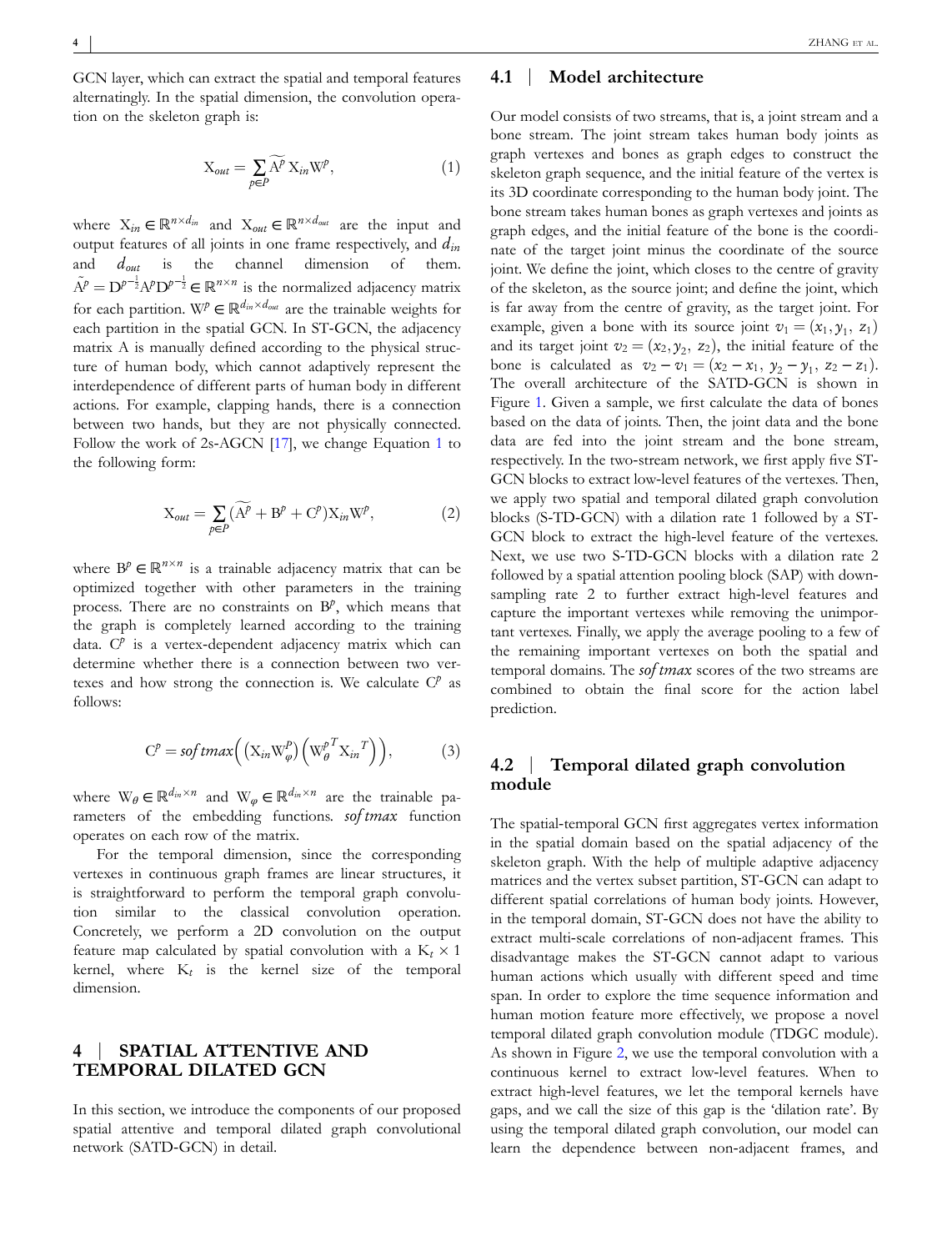<span id="page-4-0"></span>

**FIGURE 1** The overall architecture of the proposed SATD‐GCN



**FIGURE 2** The temporal dilated graph convolution

significantly expands the temporal perception field. In addition, by gradually increasing the dilation rate, our model is able to perceive the motion of human body at different time scales. It should be noted that the TDGC module does not increase the number of parameters and it can be easily combined with the ST‐GCN based model. In our SATD‐GCN model, as shown in Figure 1, we apply two spatial-temporal dilated-graph convolution (S‐TD‐GCN) blocks with a dilation rate of 1 after five ST‐GCN blocks. And then we add two S‐TD‐GCN blocks with a dilation rate of 2 after one ST-GCN block. Experiments show that this kind of structure can extract temporal features from subtle motion to large-scale motion hierarchically.

#### **4.3** | **Spatial attention pooling module**

In the large‐scale skeleton datasets that is NTU‐RGBD or Kinetics‐Skeleton, there are some poor information joints, such as the right and left ears which can make little contribution to action recognition. On the other side, there are some relatively important joints. For example, most of the actions will have the movement information of the human body's left and right hands or feet. The previous methods usually

compress vertex features by means of average pooling in both the temporal domain and the spatial domain [\[14,17,29\]](#page-8-0), which will inevitably be losing important spatial-temporal information. To solve this problem, we propose a spatial attention pooling module (SAP module). As can be seen from Figure [3](#page-5-0), the SAP module uses self‐attention mechanism to select the important vertexes in the graph and remove the unimportant vertexes. At the same time, before filtering vertexes, the SAP module also utilizes the attention map to enhance the feature of vertexes (Element‐wise multiplication). More specifically, because the SAP module works on the spatial dimension, we first use the temporal average pooling (T‐AvgPool) on the skeleton graph sequence to reduce the temporal dimension to one and get a feature map which has  $n \times d$  dimension. Furthermore, we use a fully connected layer (FC) followed by a sigmoid function on the feature map to generate an attention map for each vertex in the graph, which can be interpreted as the relative importance given to vertex in the current graph. The feature of the original graph vertex is multiplied by its attention map to enhance the feature. We rank the attention map from large to small, and filter row vectors of the adjacency matrix according to the attention map by a down‐sampling rate *α*. In this way, the original  $n \times d$  dimensional adjacency matrix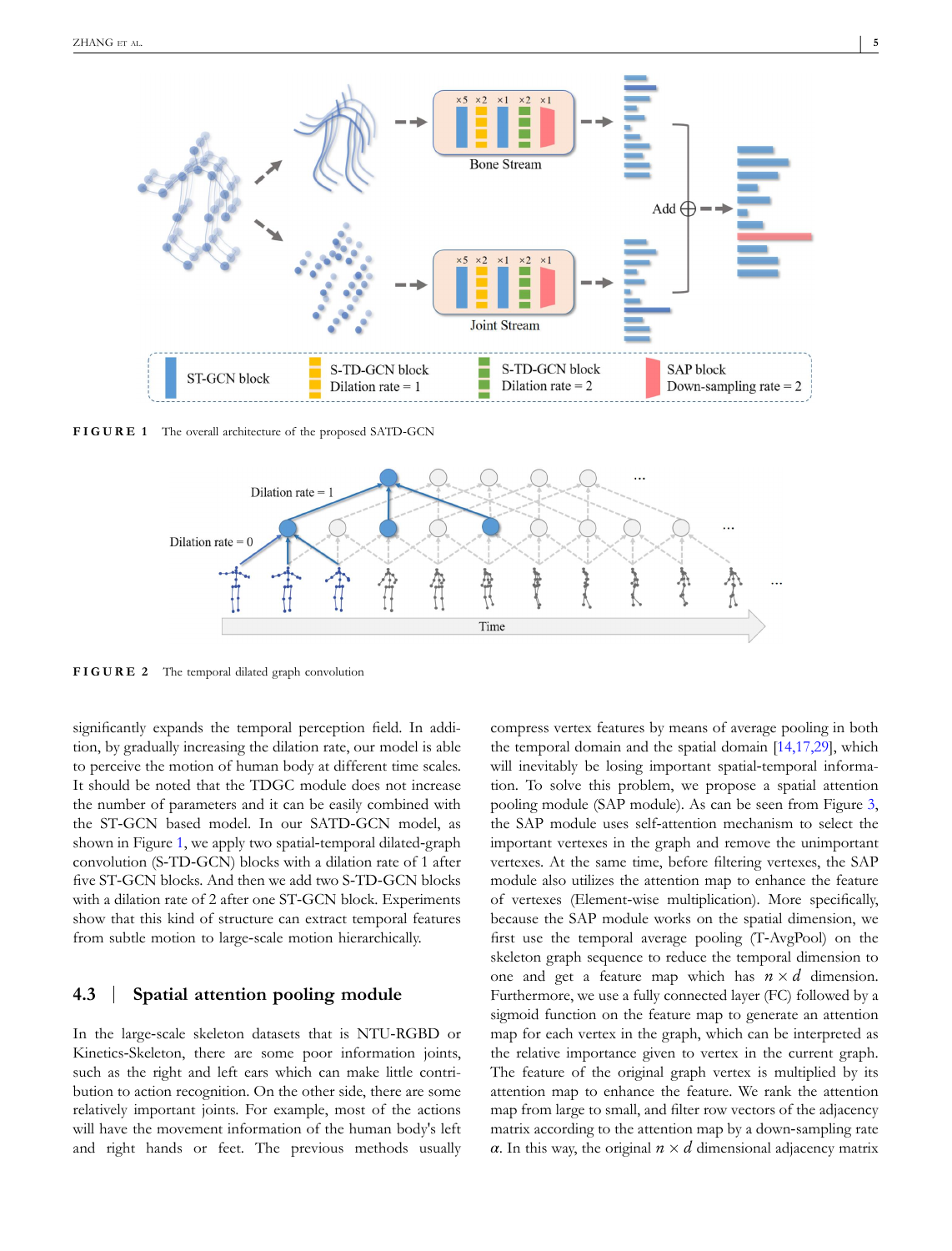<span id="page-5-0"></span>

**FIGURE 3** The architecture of the spatial attention pooling module

becomes  $\frac{n}{\alpha} \times n$  dimensional. In the SAP module, the physical connection structure of the human body no longer exists, so we remove the physical structure adjacency matrix A and the trainable adjacency matrix B, only retain the vertex‐dependent adjacency matrix C in Eq. [2](#page-3-0). Finally, we perform ST‐GCN operation with the new adjacency matrix on the skeleton graph, so the number of vertexes in the skeleton graph is reduced to *<sup>n</sup> α*. It should be noted that we do not directly filter the important vertexes, but indirectly select the vertexes by filtering the adjacency matrix, which can alleviate the non-differentiable problems caused by the selection operation and make the model easy to train. In our SATD‐GCN, as shown in Figure [1](#page-4-0), we apply one SAP block with the down‐sampling rate two at the end of the two streams, respectively.

#### **5** | **EXPERIMENT**

Extensive experiments are conducted and analysed in this section. Firstly, we introduce two large-scale skeleton datasets, namely NTU-RGB + D  $[19]$  $[19]$  and Kinetics-Skeleton  $[14]$  $[14]$  $[14]$ . Secondly, our model implementation details, and the training details are discussed. Thirdly, we perform an ablation study of each component. Finally, our model is evaluated on these two datasets to compare with state‐of‐the‐arts.

#### **5.1** | **Datasets**

#### $5.1.1$  | NTU-RGB + D

NTU-RGB + D is a large in-door-captured dataset with annotated 3D joint coordinates for the human action recognition task  $[19,47]$  $[19,47]$  $[19,47]$ . NTU-RGB + D contains 56,000 action videos in 60 action classes, which are captured from 40 volunteers in different age groups ranging from 10 to 35. Each action is

obtained by three cameras at the same height from different viewpoints, and the provided annotations are given in the camera coordinate system. There are 25 joints for each subject in the skeleton sequences, while each action video has no more than two subjects. It includes two settings: (1) Cross‐Subject (CS) benchmark, which contains 40,320 videos for training, and 16,560 for evaluation. In this setting, the training set comes from one subset of 20 subjects, and a model is validated on sequences from the remaining 19 subjects; 2) Cross-View (CV) benchmark, which includes 37,920 videos for training and 18,960 videos for evaluation. The training samples in this set come from the camera views 2 and 3, and the evaluation samples are all from the camera view 1. We follow the conventional settings and report the top‐1 accuracy on both benchmarks.

#### 5.1.2 | Kinetics‐skeleton

Kinetics [[38](#page-9-0)] consists of 300,000 videos clips in 400 action classes. The video clips of Kinetics are sourced from YouTube and have a great variety, but it only provides raw video clips without skeleton information. Yan et al. [\[14\]](#page-8-0) estimate the locations of 18 joints on every frame of the clips by using the publicly available OpenPose [[39](#page-9-0)] toolbox and release the Kinetics‐Skeleton datasets. In Kinetics‐Skeleton, all videos are resized to a resolution of  $340 \times 256$  and are converted to a frame rate of 30 fps. The toolbox generates 2D coordinate and confidence score for totally 18 joints from the resized videos. For the multi-person clips, two people are selected based on the average joint confidence. Each joint is represented as a three‐element feature vector that contains the 2D coordinate and confidence score. Following the evaluation method of Yan et al. [\[14](#page-8-0)], we train the models on the training set and report the top‐1 and top‐5 accuracies on the validation set. Because the videos in the Kinetics dataset are captured from the real‐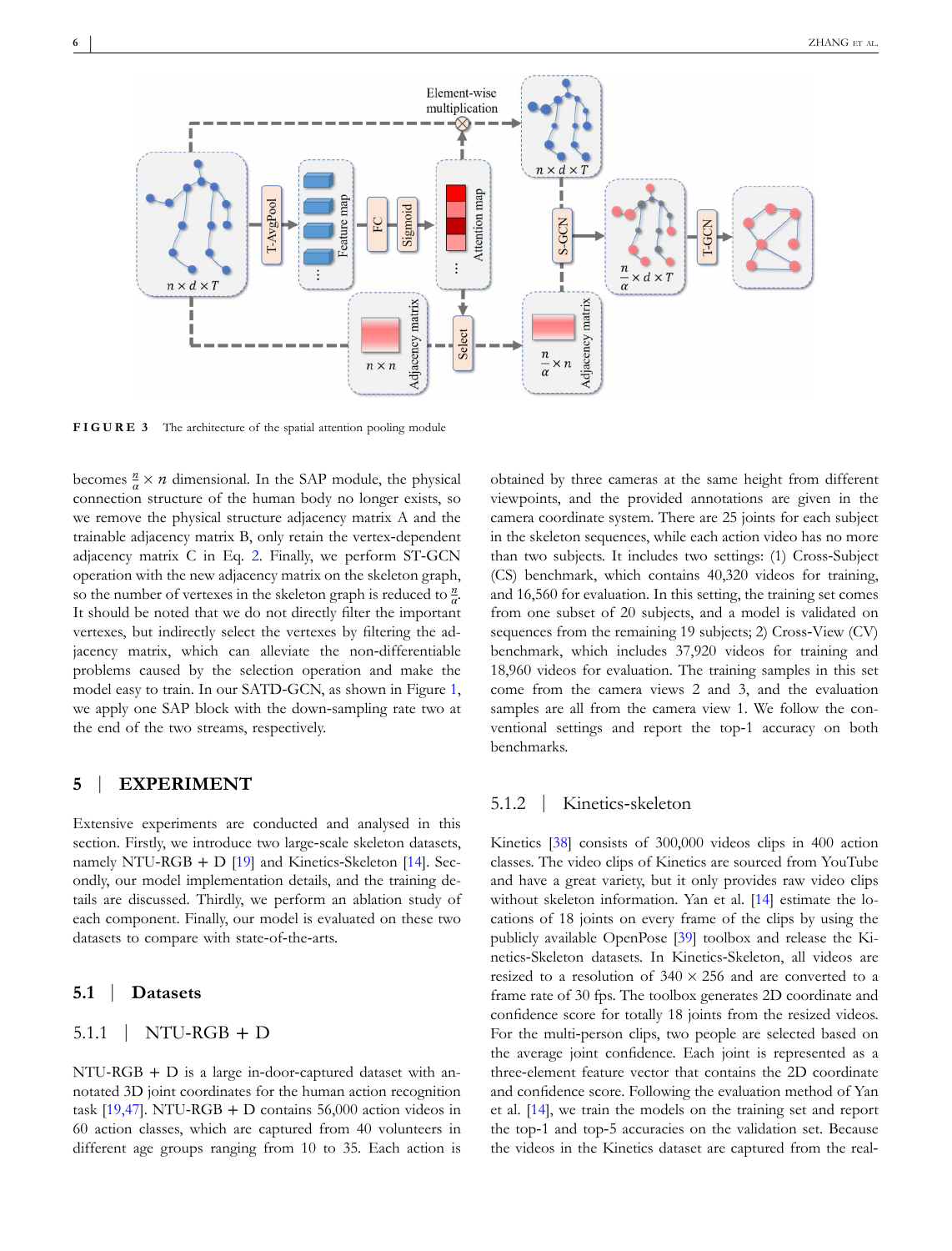world, this experiment can better reflect the performance of the model in real‐world situations.

### **5.2** | **Implementation details**

Our SATD‐GCN model has a total of 12 blocks. In each block, we add a residual connection [\[40](#page-9-0)], which enables the model to learn features more effectively and prevents overfitting. The output channels for each block are 64, 64, 64, 128, 128, 128, 256, 256, 256, 256, and 256. We set the down‐sampling rate  $\alpha = 2$  and the temporal kernel size  $K_t = 9$ . A data BN layer is added at the beginning to normalize the input data. The final output is sent to a *softmax* classifier to obtain the action prediction.

We implement our SATD‐GCN model based on the PyTorch deep learning framework [[41](#page-9-0)]. We apply the stochastic gradient descent (SGD) algorithm with Nesterov momentum (0.9) as the optimizer. The weight decay is set to 0.0001. We use a Titan XP GPU for the model training and the batch size is set to 16.

For the NTU-RGB  $+$  D dataset, the max number of frames in each sample is 300. We repeat the samples until it reaches to 300 frames if the samples have frames less than 300. There are at most two human bodies in each sample. If the number of bodies in the sample is less than 2, we pad the second body with 0. The number of training epoch is set as 55 and the learning rate is set as 0.1. The learning rate decay is set as 0.1 at the 30th epoch, 40th epoch, and 50th epoch.

For the Kinetics‐Skeleton dataset, there are 150 frames in each sample and two bodies in each frame. We randomly

**TABLE 1** Comparison of the validation accuracy of the joint stream SATD-GCN with or without TDGC module and SAP module on NTU-RGB + D Cross‐View benchmark. (w/o means without)

| <b>Methods</b>                   | Accuracy $(\% )$ |
|----------------------------------|------------------|
| $ST-GCN$ [14]                    | 88.3             |
| $AGCN$ [17]                      | 93.4             |
| SATD-GCN $($ IS $)$ w $/$ o TDGC | 93.9             |
| SATD-GCN $($ IS $)$ w $/$ o SAP  | 94.0             |
| SATD-GCN (JS)                    | 94.4             |

choose 150 frames from the input skeleton sequence, and slightly disturb the joint coordinates with randomly chosen rotations and translations for data‐augmentation. The number of training epoch is set as 70 and the learning rate is set as 0.1. The learning rate decay is set as 0.1 at the 45th epoch, 55th epoch, and 65th epoch.

#### **5.3** | **Ablation study**

We test the effectiveness of the components of our SATD‐ GCN with the Cross‐View benchmark on the NTU‐RGB + D dataset. We only test one stream (joint stream) in our model as the Bone Stream can be conducted in the same way. From Table 1, we can see that the original performance of one stream ST-GCN [\[14\]](#page-8-0) on the NTU-RGB + D Cross-View benchmark is 88.3%. By applying the adaptive adjacency matrix and the specially designed data pre‐processing methods, Shi et al. designed an AGCN [\[17](#page-8-0)], its performance is improved to 93.4%. We use AGCN as the baseline in this work.

To further boost the performance of ST‐GCN, we propose two novel modules to effectively learn the temporal and spatial features in the skeleton data, that is, the TDGC module and the SAP module. The results in the third row and the fourth row of Table 1 show that either the TDGC module or the SAP module is beneficial for action recognition. Specifically, compared to the baseline AGCN, the TDGC module boosts the performance by  $0.6\%$  (94.0% vs. 93.4%) and the SAP module enhances the performance by 0.5% (93.9% vs. 93.4%), respectively. When integrating these two modules together, the joint stream SATD-GCN obtains the best performance, which improves the accuracy by  $1.0\%$  (94.4% vs. 93.4%). Experiments demonstrate that both the TDGC module and the SAP module are effective. They can help the network to learn multiscale and discriminative spatial‐temporal features, so as to improve the accuracy of action classification. Besides, compared to AGCN, the increasement of the parameters and training/inference time of our model can be ignored (less than  $10\%$ ).

Figure 4 visualizes the attention map in the SAP module. The skeleton graph is plotted based on the physical connection of the human body. Each circle represents one joint, and the radius size represents the weight of the joint. It can be seen that for the action 'throw', the model pays more attention to



**FIGURE 4** Visualization of the attention map in the SAP module. The radius size of the circle represents the weight of the joint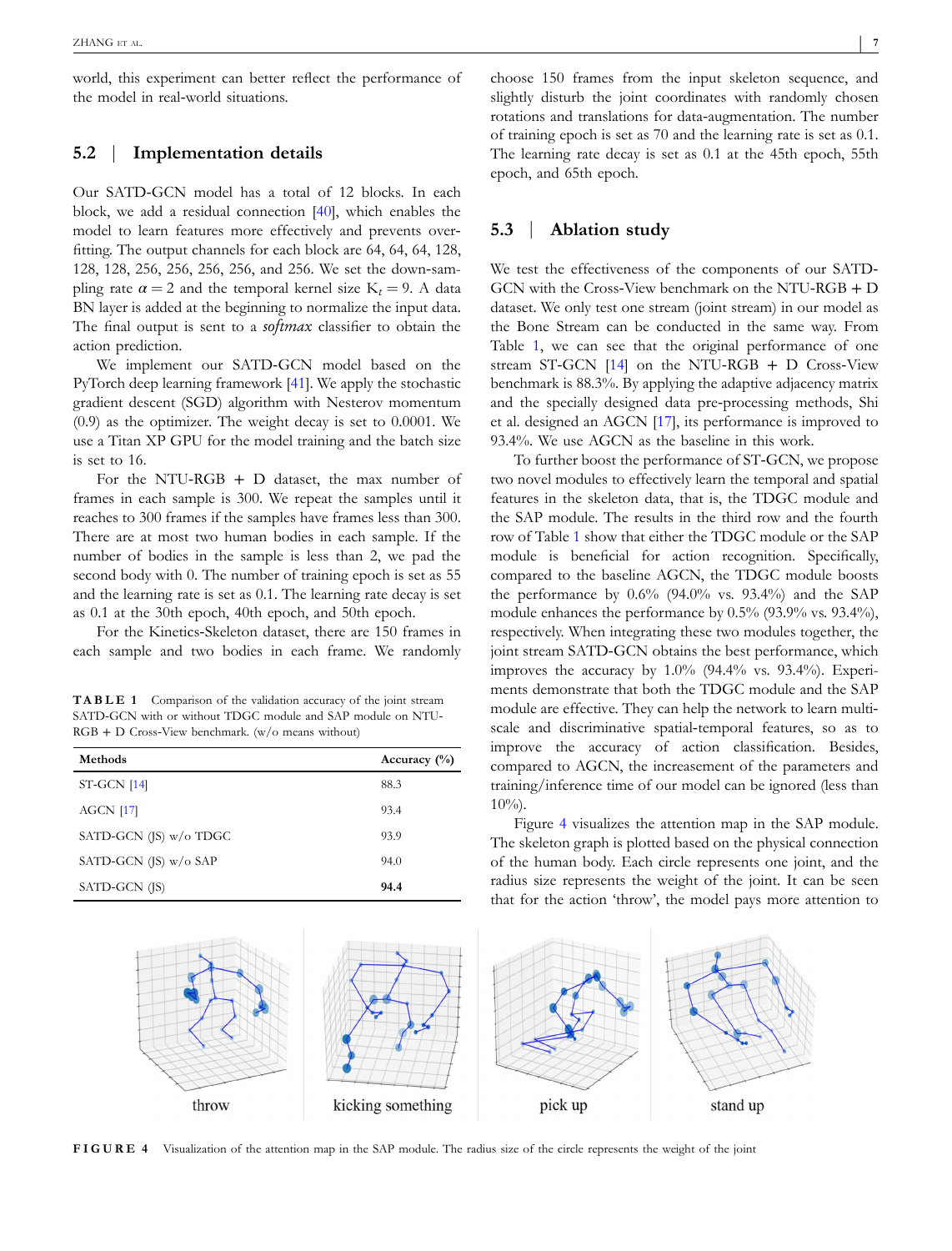<span id="page-7-0"></span>

| <b>Model Configuration</b>                                                        | Accuracy $(\%)$ |
|-----------------------------------------------------------------------------------|-----------------|
| $(S-TD-GCN \times 4, dilation rate = 1)$                                          | 94.1            |
| $(S-TD-GCN \times 2,$ dilation rate = 1)+(S-TD-GCN $\times$ 2, dilation rate = 2) | 94.4            |
| $(S-TD-GCN \times 2,$ dilation rate = 2)+(S-TD-GCN $\times$ 2, dilation rate = 3) | 92.8            |
| $(SAP \times 1, down-sampling rate = 2)$                                          | 94.4            |
| (SAP $\times$ 1, down-sampling rate = 3)                                          | 93.7            |

**TABLE 2** Comparison of the validation accuracy of the joint stream SATD‐GCN with different configuration on the NTU‐RGB + D Cross‐View benchmark

|                                      |  | <b>TABLE 3</b> Comparison of the validation accuracy with state-of-the-art |
|--------------------------------------|--|----------------------------------------------------------------------------|
| methods on the NTU-RGB $+$ D dataset |  |                                                                            |

| Methods                     | $Cross-Subject (*)$ | Cross-View (%) |
|-----------------------------|---------------------|----------------|
| Lie Group [18]              | 50.1                | 82.8           |
| <b>HBRNN</b> [20]           | 59.1                | 64.0           |
| Deep LSTM [19]              | 60.7                | 67.3           |
| ST-LSTM [21]                | 67.2                | 77.7           |
| STA-LSTM [10]               | 73.4                | 81.2           |
| VA-LSTM [22]                | 79.2                | 87.7           |
| ARRN-LSTM [43]              | 80.7                | 88.8           |
| Ind-RNN $[44]$              | 81.8                | 88.0           |
| Two-stream 3DCNN [23]       | 66.8                | 72.6           |
| $TCN$ [8]                   | 74.3                | 83.1           |
| $Clips + CNN + MTLN$ [9]    | 79.6                | 84.8           |
| Synthesized CNN [24]        | 80.0                | 87.2           |
| $CNN + Motion + Trans [25]$ | 83.2                | 89.3           |
| 3 scale ResNet152 [26]      | 85.0                | 92.3           |
| $ST-GCN$ [14]               | 81.5                | 88.3           |
| $DPRL + GCNN$ [45]          | 83.5                | 89.8           |
| Motif-GCNs $+$ VTDB [31]    | 84.2                | 90.2           |
| <b>AS-GCN</b> [29]          | 86.8                | 94.2           |
| 2s-AGCN [17]                | 88.2                | 94.9           |
| SATD-GCN (ours)             | 89.3                | 95.5           |

the movement of human hands, while for 'kicking something', the joints of feet are given the higher weight. For the actions 'pick up' and 'stand up', the joints of the upper body contain more information and are selected in the SAP module.

Table 2 shows the effect of different dilation rate in the TDGC module and different down‐sampling rate in the SAP module. For the dilation rate, increasing the dilation rate gradually enables the model extracts temporal features from subtle motion to large-scale motion hierarchically and effectively. The joint stream SATD‐GCN model, which has two ST‐ GCN blocks followed by two S‐TD‐GCN blocks with dilation rates one and two, respectively, obtains the best performance. For the down-sampling rate  $\alpha$ , the SAP module with  $\alpha$ =two is the best configuration in our experiment. It should be noted that if the dilation rate and the down‐sampling rate are too

**TABLE 4** Comparison of the validation accuracy with state‐of‐the‐art methods on the Kinetics‐Skeleton dataset

| Methods           | Top-1 $(\%)$ | Top-5 $(\% )$ |
|-------------------|--------------|---------------|
| Feature Enc. [42] | 14.9         | 25.8          |
| Deep LSTM [19]    | 16.4         | 35.3          |
| TCN [8]           | 20.3         | 40.0          |
| $ST-GCN$ [14]     | 30.7         | 52.8          |
| $AS-GCN$ [29]     | 34.8         | 56.5          |
| $2s-AGCN$ [17]    | 35.9         | 58.6          |
| SATD-GCN (ours)   | 36.6         | 59.8          |

large, the performance of the model will be damaged. Because the process of padding in the TDGC module and the conduction of deleting vertexes in the SAP module will lead the model to lose some useful information. When the dilation rates of the two S‐TD‐GCN blocks are set to two and three, respectively, the accuracy is even lower than the baseline (92.8% vs. 93.4%). Because the dependence between two frames with too large time span is very weak, and the TDGC module will destroy the fine‐grained temporal feature instead.

#### **5.4** | **Comparisons to the state‐of‐the‐art**

We compare the proposed SATD-GCN model (two-stream) with the state-of-the-art skeleton-based action recognition methods on both the NTU‐RGB + D dataset and the Kinetics‐Skeleton dataset. The methods which we selected for comparison include the handcraft-feature-based methods [[18,42](#page-8-0)], the RNN-based methods [\[10,19–22,43,44](#page-8-0)], the CNNbased methods [[8,9,23–26](#page-8-0)], and the GCN‐based methods [[14,17,29,31,44](#page-8-0)]. Results on the NTU-RGB + D dataset are shown in Table 3. Our SATD-GCN outperforms the handcraft-feature-based methods, RNN-based methods, and CNNbased methods for more than >4% on both the Cross‐Subject and the Cross‐View benchmarks, which proved that GCN has great advantages in dealing with skeleton data. Among the GCN-based methods, our SATD-GCN also achieves the stateof‐the‐art performance. Compared to ST‐GCN [[14\]](#page-8-0), the improvements of our method reach to 7.8% (89.3% vs. 81.5%) and 7.2% (95.5% vs. 88.3%) on the Cross‐Subject benchmark and the Cross‐View benchmark, respectively. For the most related work 2s‐AGCN [\[17\]](#page-8-0), our results outperform it by 1.1%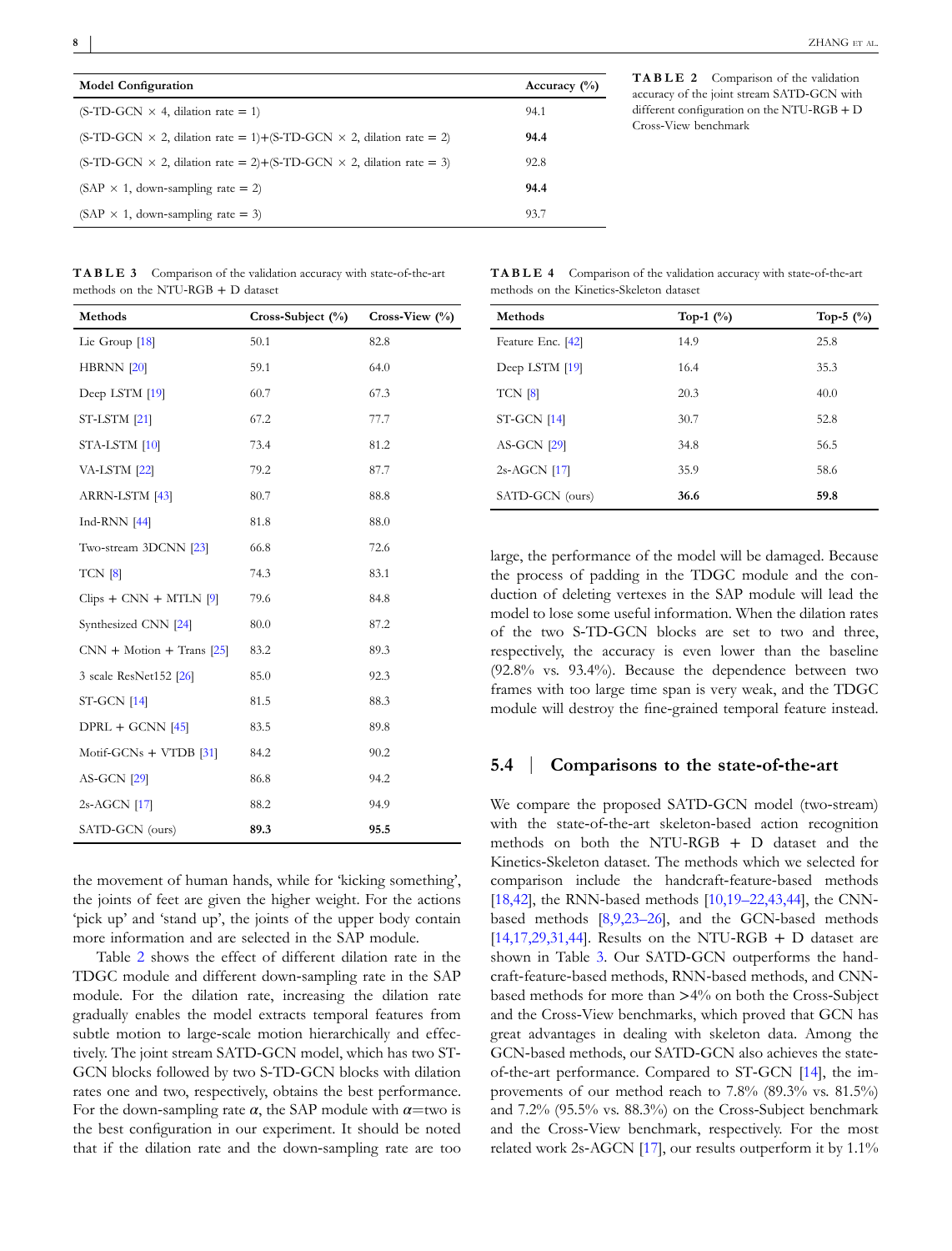<span id="page-8-0"></span>(89.3% vs. 88.2%) on the Cross‐Subject benchmark and 0.6% (95.5% vs. 94.9%) on the Cross‐View benchmark. The results reveal that our SATD‐GCN can better classify a variety of human actions by combining the TDGC module and the SAP module.

Table [4](#page-7-0) shows the results of the Kinetics‐Skeleton dataset, where we compared the proposed SATD-GCN with six stateof‐the‐art approaches. We can see that our SATD‐GCN outperforms the other competitive methods in both Top‐1 and Top-5 accuracies. In contrast to ST-GCN [14], the improvements of our method reach to 5.9% (36.6% vs. 30.7%) and 7.0% (59.8% vs. 52.8%) on Top‐1 accuracy and Top‐5 accuracy, respectively. For the most related work 2s‐AGCN [17], our results outperform it by 0.7% (36.6% vs. 35.9%) on Top‐1 accuracy and 1.2% (59.8% vs. 58.6%) on Top‐5 accuracy.

## **6** | **CONCLUSIONS**

In this article, we propose a novel SATD‐GCN, which contains a TDGC module and an SAP module, for skeleton‐based action recognition. The TDGC module can effectively extract the temporal features in different time scales, improve the perception field in the temporal domain, and maintain the robustness to different motion speed and sequence length. The SAP module can select human body joints which are beneficial for action recognition by self-attention mechanism and alleviate the influence of data redundancy and noise. In addition, both the TDGC module and the SAP module can be easily incorporated into the ST‐GCN, and significantly improve the performance of ST‐GCN. Owing to the contribution of these two modules, our SATD‐GCN obtains the state‐of‐the‐art performance on two large‐scale action recognition benchmark datasets.

#### **ACKNOWLEDGEMENTS**

The work is supported by the National Key Research and Development Program of China (No.2018YFB1600600).

#### **ORCID**

*Jiaxu Zhang* <https://orcid.org/0000-0002-9551-2708>

#### **REFERENCES**

- 1. Tu, Z., et al.: Action‐stage emphasized spatiotemporal VLAD for video action recognition. IEEE Trans. Image Process. 28(6), 2799–2812 (2019)
- 2. Tu, Z., et al.: Multi‐stream CNN: learning representations based on human‐related regions for action recognition. Pattern Recogn. 79, 32–43 (2018)
- 3. Sun, Q.R., Wang, W.M., Liu, H.: Study of human action representation in video sequences. CAAI Trans. Intell. Syst. 8, 189–198 (2013)
- 4. Meixiang, Q., Songhao, P., Guo, L.I.: An overview of visual SLAM. CAAI Trans. Intell. Syst. 11(06), 768–776 (2016)
- 5. Chen, Y., et al.: Cascaded pyramid network for multi-person pose estimation. In: Proceedings of the IEEE Conference on Computer Vision and Pattern Recognition, 7103–7112 (2018)
- 6. Chen, Y., et al.: So‐handnet: self‐organizing network for 3d hand pose estimation with semi‐supervised learning. In: Proceedings of the IEEE International Conference on Computer Vision, pp. 6961–6970. Long Beach (2019)
- 7. Vemulapalli, R., Arrate, F., Chellappa, R.: Human action recognition by representing 3d skeletons as points in a lie group. In: Proceedings of the IEEE Conference on Computer Vision and Pattern Recognition, 588– 595. Columbus (2014)
- 8. Kim, T.S., Reiter, A.: Interpretable 3d human action analysis with temporal convolutional networks. In: IEEE Conference on Computer Vision and Pattern Recognition Workshops (CVPRW). IEEE, pp. 1623–1631. Honolulu (2017)
- 9. Ke, Q., et al.: A new representation of skeleton sequences for 3d action recognition. In: Proceedings of the IEEE Conference on Computer Vision and Pattern Recognition, pp. 3288–3297. Honolulu (2017)
- 10. Song, S., et al.: An end-to-end spatio-temporal attention model for human action recognition from skeleton data. In: Thirty‐First AAAI Conference on Artificial Intelligence. San Francisco (2017)
- 11. Cao, C., et al.: Skeleton-based action recognition with gated convolutional neural networks. IEEE Trans. Circ. Syst. Video Technol. 29(11), 3247–3257 (2018)
- 12. Li, Z., et al.: Weakly-supervised semantic guided hashing for social image retrieval. Int. J. Comput. Vis. 128(2), 2265–2278 (2020)
- 13. Kong, X., Yu, P.S.: Semi‐Supervised Local Feature Selection for Data Classification. Acm Sigkdd International Conference on Knowledge Discovery & Data Mining. ACM .793. Washington (2010)
- 14. Yan, S., Xiong, Y., Lin, D.: Spatial temporal graph convolutional networks for skeleton‐based action recognition. In: Thirty‐Second AAAI Conference on Artificial Intelligence. New Orleans (2018)
- 15. Si, C., et al.: An attention enhanced graph convolutional lstm network for skeleton‐based action recognition. In: Proceedings of the IEEE Conference on Computer Vision and Pattern Recognition, pp. 1227– 1236. Long Beach (2019)
- 16. Huang, J., et al.: Long-short graph memory network for skeleton-based action recognition. In: The IEEE Winter Conference on Applications of Computer Vision, pp. 645–652. Snowmass village (2020)
- 17. Shi, L., et al.: Two-stream adaptive graph convolutional networks for skeleton-based action recognition. In: Proceedings of the IEEE Conference on Computer Vision and Pattern Recognition. pp. 12026–12035. Long Beach (2019)
- 18. Vemulapalli, R., Chellapa, R.: Rolling rotations for recognizing human actions from 3d skeletal data. In: Proceedings of the IEEE Conference on Computer Vision and Pattern Recognition. pp. 4471–4479. Las Vegas (2016)
- 19. Shahroudy, A., et al.: NTU RGB+D: a large scale dataset for 3d human activity analysis. In: Proceedings of the IEEE Conference on Computer Vision and Pattern Recognition. 1010–1019 (2016)
- 20. Du, Y., Wang, W., Wang, L.: Hierarchical recurrent neural network for skeleton based action recognition. In: Proceedings of the IEEE Conference on Computer Vision and Pattern Recognition. pp. 1110–1118. Boston (2015)
- 21. Liu, J., et al.: Spatio‐temporal lstm with trust gates for 3d human action recognition. In: European Conference on Computer Vision. Springer, Cham, 816–833 (2016)
- 22. Zhang, P., et al.: View adaptive recurrent neural networks for high performance human action recognition from skeleton data. In: Proceedings of the IEEE Conference on Computer Vision and Pattern Recognition. pp. 2117–2126. Honolulu (2017)
- 23. Liu, H., Tu, J., Liu, M.: Two‐stream 3d convolutional neural network for skeleton-based action recognition. arXiv preprint arXiv:1705.08106 (2017)
- 24. Liu, M., Liu, H., Chen, C.: Enhanced skeleton visualization for view invariant human action recognition. Pattern Recogn. 68, 346–362 (2017)
- 25. Li, C., et al.: Skeleton‐based action recognition with convolutional neural networks. In: 2017 IEEE International Conference on Multimedia & Expo Workshops (ICMEW). IEEE, pp. 597–600. Ypsilanti (2017)
- 26. Li, B., et al.: Skeleton based action recognition using translation‐scale invariant image mapping and multi‐scale deep CNN. In: 2017 IEEE International Conference on Multimedia & Expo Workshops (ICMEW). IEEE, pp. 601–604. Ypsilanti (2017)
- 27. Si, C., et al.: Skeleton‐based action recognition with spatial reasoning and temporal stack learning. In: Proceedings of the European Conference on Computer Vision (ECCV). pp. 103–118. Munich (2018)